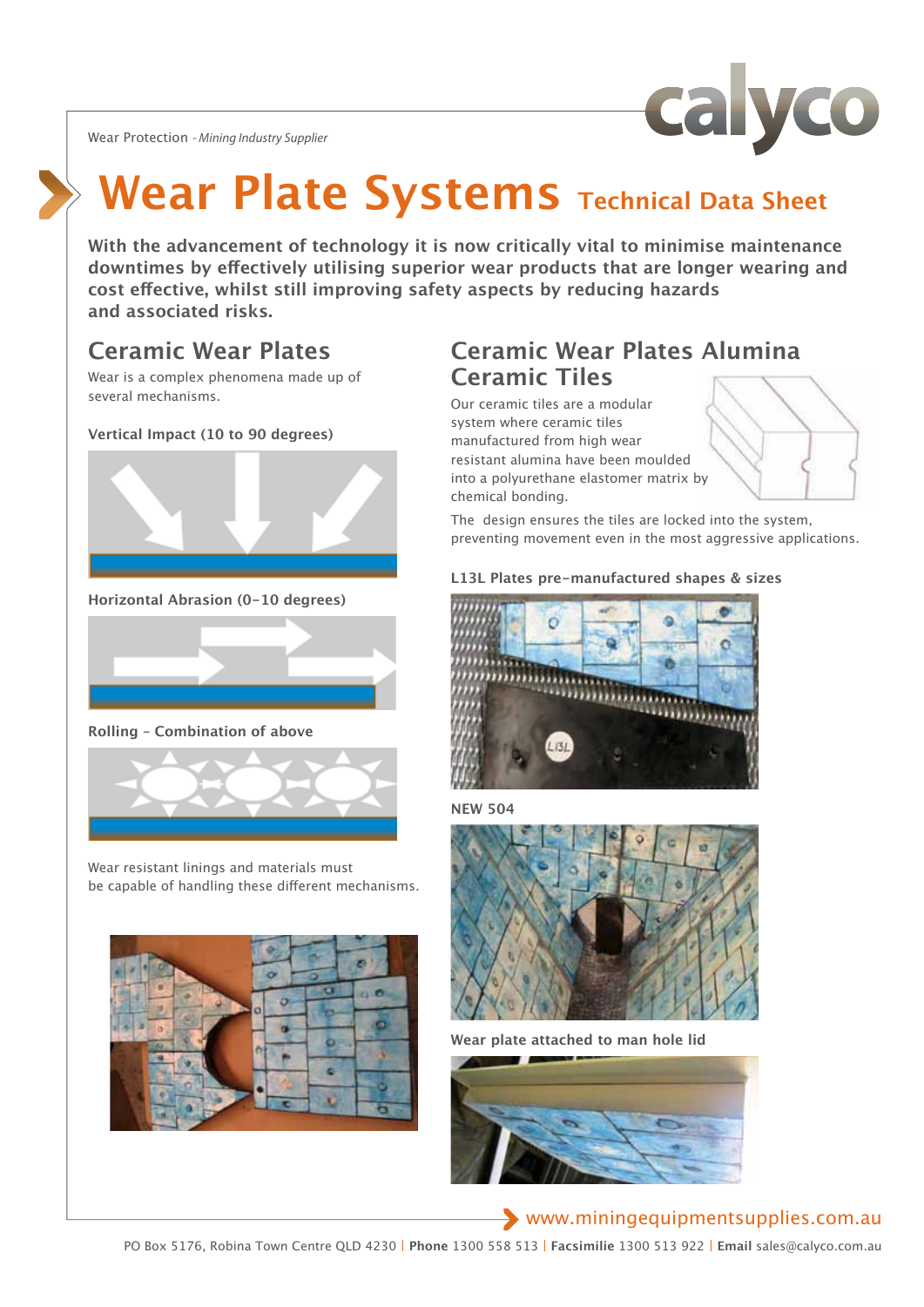Wear Protection *- Mining Industry Supplier*



## **<sup>2</sup> Wear Plate Systems**

## **Calyco Ceramic Wear Plates (Rubber backed)**

- As well as Calyco ceramic/polyurethane wear plates, Calyco also supply a wide rage of rubber backed ceramics
- These come in a variety of standard sizes and thicknesses
- Further to this any, shape of ceramic block can be used i.e. hexagonal, square, cylindrical
- The rubber backed ceramic plates can also be custom made to suit required designs.









**Apart from the advantages of extended wear rates and the cost effectiveness of using Calyco Ceramic Wear Plates, there are other bonuses…** 

- Zero porosity
- Isostatically moulded
- Australian manufactured
- Rapid delivery time
- Lightweight to handle
- Noise reduction
- Polyurethane elastomer
- Unique locking mechanism
- Any size or design available on request.

### www.miningequipmentsupplies.com.au